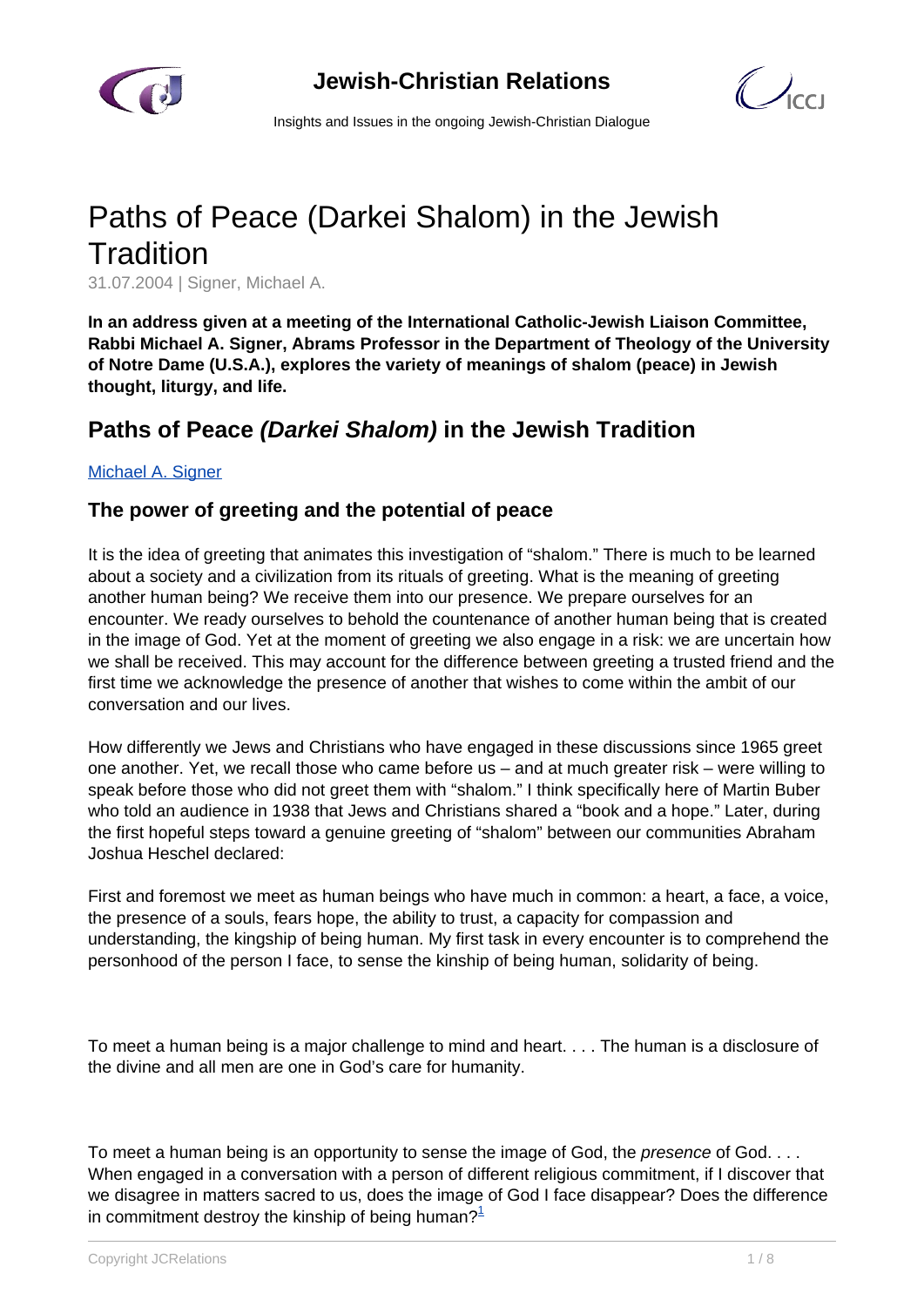Heschel moves the possibility for encounter between Jews and Christians from the of abstraction to the reality of human existence. His exhortation resonates with the highly sophisticated philosophical system of Emanuel Levinas who has declared that "Ethics is optics." The gaze of the other human being draws one into a network of responsibility for the Other that places as the foundation of our being in the world. In a system where ethics precedes ontology the entry into human encounter holds a profound depth with serious consequence.

Drawing another human being, a human face, into our lives means that the first word—the creation of the possibility for communication holds great moment. When we are in situations that are unfamiliar to us, we greet another with "shalom" with the hope that somewhere in the conversations and actions that follow upon our first encounter the possibility of "peace" and well being will be created.

We Jews greet with "Shalom 'aleichem" and thereby call into possibility a network of references to the texts of our Torah shebikhtav (Written Torah) and Torah shebe'al peh (Oral Torah). Biblicists have investigated the lexical meaning of shalom. Their research indicates that shalom denotes a sense of wholeness or completeness. $^2$  However, its semantic range is far broader than the absence of war or conflict. It connotes the conscious effort to understand that both animate and inanimate objects have the possibility for a sense of wholeness and tranquillity that is a potential to be realized. The lens for viewing how this wholeness comes into reality will lead us through several texts from the classical period of rabbinic Judaism. Wherever possible, we shall attempt to restrict our investigation to the Tannaitic stratum. However, we shall also take the liberty of quoting later sources when they illuminate the earlier.

### **Who is the author of peace?**

In the most intimate hours that Jews spend in their communities of worship the prayer texts before their eyes present a singular source of all wholeness and well being. It is God, the Source of all Sources, the "King whose name is Peace."<sup>3</sup> The doxology of the Kaddish that punctuates the major rubrics of the service concludes with the Scriptural verse from Job 25:2 "May the One who makes Peace in the Heavens (lit: the High Places) make peace for us and all Israel. Let us say, 'Amen." The Creator of all has the power to establish harmony in the supernal worlds. The use of the participial form of "'Oseh" with respect to the upper worlds indicates a continuous action that may be contrasted with the imperfect tense "ya'aseh" (strengthened by the repetition of the pronoun "Hu") that reveals a situation of potentiality – of an optative, of hoping that God will bring peace to us and all of Israel. The abyss between the unseen heavens and the partially known world of terrestrial existence is bridged by the hope that wholeness will come from God.

This statement of communal hope is reinforced in the *Chatimot*, the collects, of other prayers. After the evening recitation of the Shema on the Sabbath, the prayer Hashkivenu "Cause us to lie down in peace" is recited with the concluding words, "Blessed are You O Lord, who spreads a tabernacle of peace over us and over his people and over Jerusalem" $\stackrel{\text{\tiny{def}}}{=}$  This prayer uses the beautiful image of the "sukkah," the temporary shelter in all its fragility that expresses the equally gossamer web or peace or wholeness that Israel hopes God will establish.

In the concluding prayer of the eighteen benedictions – recited three times a day – the rubric focuses on peace. God is urged to bring an eternal peace to Israel – that they might know wholeness and prosperity. In both the evening and morning versions of this prayer the worshipper affirms the hope that God "blesses Israel, His people, with peace." On the three festivals – and daily in the land of Israel – the Aaronide blessing which concludes, "May God bless you and keep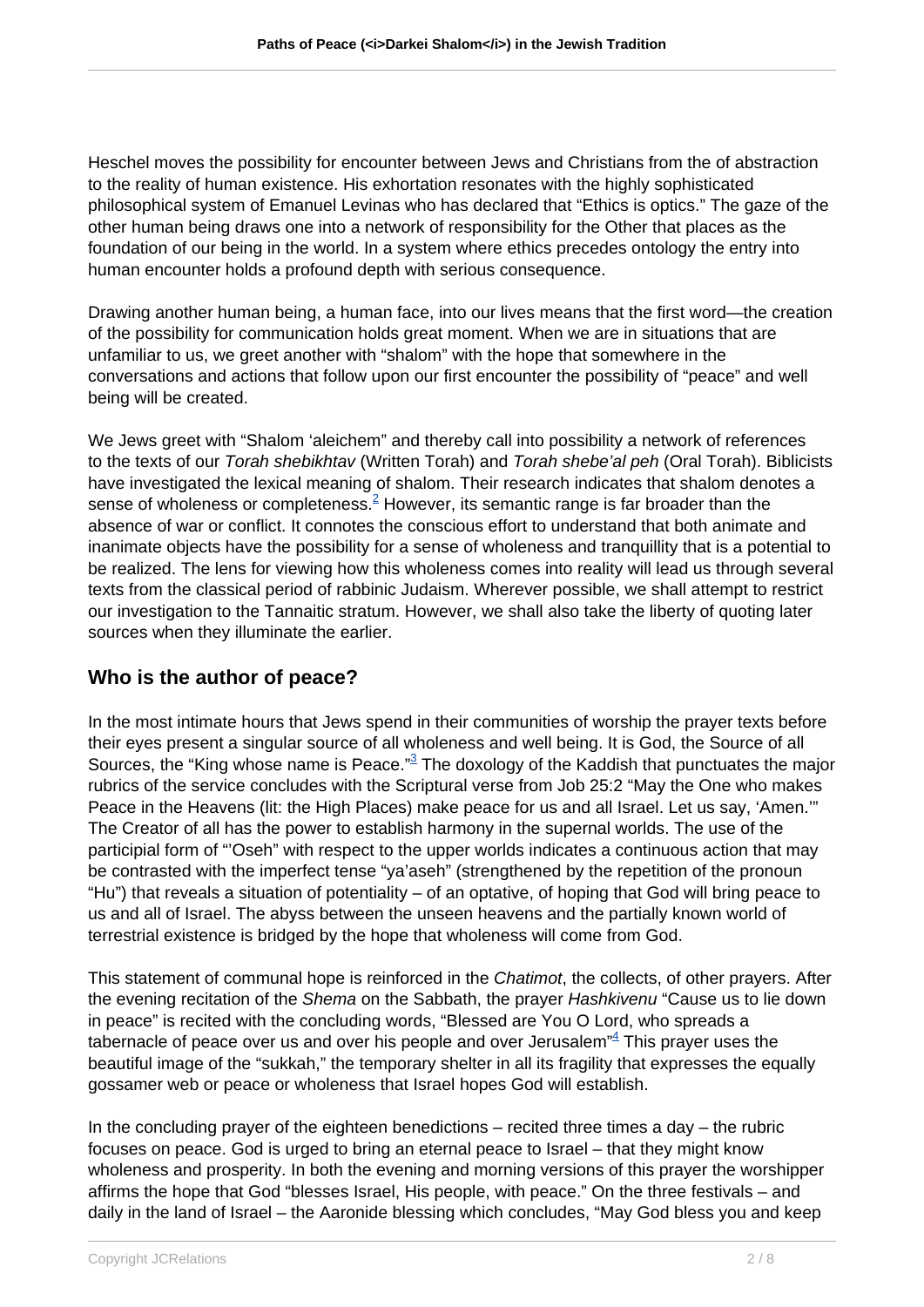you accompanies this prayer for peace. May God illuminate his countenance for you and be gracious to you. May God lift up the divine countenance to You and establish peace for You."<sup>5</sup> The Aaronide blessing confirms the idea that God is the sole source of wholeness or peace. Peace is the highest rung on the three-part ladder in the rhetoric of the blessing: God keeps or guards us. God bestows grace upon us *(chen)*, and ultimately establishes *shalom* for us.

Let us note, however, that the Aaronide blessing returns us to the image of greeting. Two of the three members of the blessing refer to the notion of the divine countenance reaching toward humankind – God's light illumines the grace which extends to humans; and the turning or uplift of the divine face – perhaps a sign of recognition (as it were) – allows for the "placing" of peace/wholeness upon us.

Based on these observations about the sole source of peace resting in the divine realm we can now raise the following question: Is the Jewish individual a passive element in the process of wholeness? Put another way, if God makes peace in the high places and will ultimately do so on earth, do human beings have any part in establishing or working towards peace in the realms designated for us. We may feign shock at the outrageous nature of this question and begin to load our arguments from many sources about the nature of human responsibility. Let me beg your indulgence and arrive at the responsibility of the individual Jew and the people Israel through a bit more circuitous route.

# **Prayerful intention and intentional greeting**

In the second chapter of Mishnah Berakhot we learn that

If a person is reading in a Torah scroll and the time for reading the Shema arrives, if he has demonstrated intentionality for prayer that person has met his obligation for fulfilling the commandment. If he does not, the he has not fulfilled the commandment. During the established sections of the Shema a person may greet another out of respect and return a greeting. In the midst of a section, one may greet and return a greeting on account of fear or awe. This is the opinion of Rabbi Meier. Rabbi Judah says, "In the midst of the sections he may greet on account of awe and return a greeting on account of honor. In between sections he may greet on account of honor and return (a greeting of) "Peace" (shalom) to any person. $6$ 

The juxtaposition of two sacred tasks is presented. One may be engaged in the task of reading the text of Deuteronomy 6:4 as part of Scriptural study. If the appropriate time arrives to fulfill the commandment of reciting that passage as a prayer arrives, then one must "direct one's heart" or demonstrate a specific intention to read the passage in Scripture as the prayer itself. However, the problem becomes more complex as the Mishnah describes the dilemma in the place where the prayers of the rubric Shema and its blessings are recited. Put simply, the Mishnah asks when it is appropriate to deviate one's attention from the recitation of prayer in order to greet (sho'el) or return a greeting from a fellow worshipper? The resolution of the problem by two Tannaim, Rabbi Meier and Rabbi Judah are offered. The specifics of their answer are less important for our purposes than the categories themselves.

Both Tannaim approach the problem with the division of the rubric into "sections" (peragim – literally "chapters"). These sections are considered either as whole units – one may interrupt between them or in their midst. Let us note the categories that might motivate the greeting: either "honor/respect" (kavod) or "fear" (yir'ah). These categories form the primary units of rabbinic piety in approaching the Deity. There is no argument between R. Meier and R. Judah that one must interrupt the prayers. Their dispute is when the greeting might be offered and what the motivation for the greeting might be. Attention may appropriately be diverted from the prayers for the very same reasons that one approaches the deity. To wish "shalom" to another or to respond to the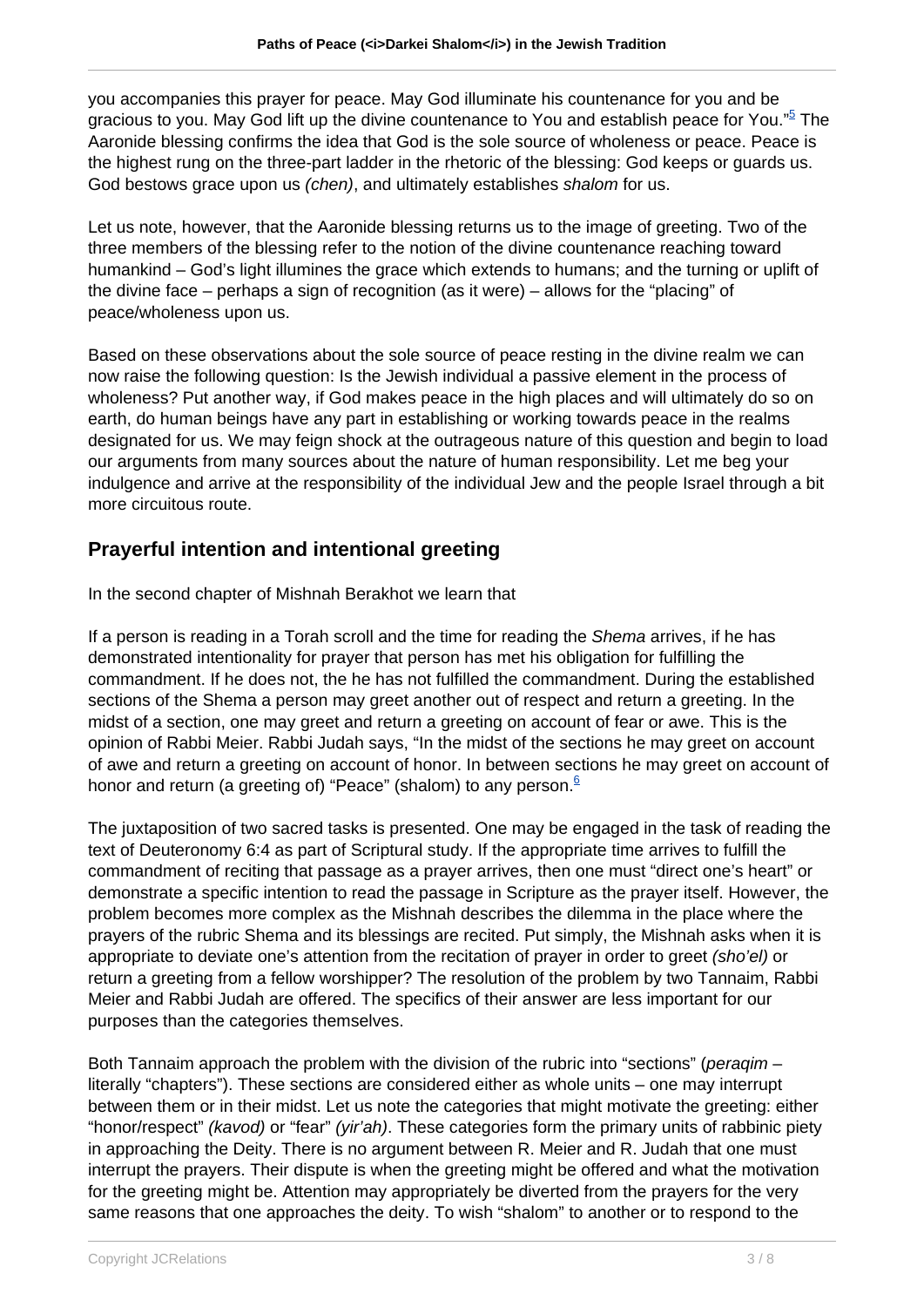greeting of "Shalom 'aleichem" of another may be the first step toward the realization that the Mishnah considers the house of prayer and the praying community a reflection of the macrocosm of God. The greeting of peace at the right moment sets the balance between the acknowledgment of God's unity and the recognition that God's image in the form of another human being who deserves honor or fear appears. Communion with the apt intention toward the unity of God, whose gracious gift is peace seems to be balanced with human efforts toward creating a reciprocal network of creating a community whose greeting is peace. Towards that end we can understand the admonition of Abbaye:

A man should always be keen-witted about the fear of God giving a soft answer that turns away wrath (Prov.15:1), increasing peace with his brethren and relatives and with all human beings – even the idolaters in the street so that he may be beloved above and popular on earth and acceptable to his fellow creatures. $<sup>7</sup>$ </sup>

"Shalom" then is not exclusively the gracious gift of God. Human beings have a role to play in bringing about the sense of wholeness or completion. Mortal human beings may not be able to experience or even describe the dimensions of wholeness, but in greeting one another they remind themselves of the task. To increase peace (marbeh shalom) is an expression of human effort toward the goal of wholeness that we will have the opportunity to hear again from the Rabbis.

## **Berit Shalom (Covenant of Peace) and Zevah Shelemim (Sacrificial Offerings of Peace)**

The possibility of a berit shalom, "a covenant of peace" between God and humanity is mentioned three times in the Tanakh (Leviticus 25:12; Ezekiel 34:25-26 and 37:26). When the possibility of a covenant is introduced the dynamics of a human and divine connection with respect to peace becomes a possibility. God will offer a covenant of peace in which human beings may share and benefit. The idea of the Zevah Shelemim mentioned in the book of Leviticus also holds forth the possibility of the presenting an offering to God on the altar – he point of mediation between the One in heavens and those who present themselves as loyal members of the covenanted community. In both cases – the covenant and the offerings – we discern that shalom is part of the relationship between God and humanity.

The individual who is granted the *berit shalom* is Pinchas ben Eliezer, the priest who acts zealously on God's behalf and ends the life of those who would commit idolatry, the act of betrayal of the One whose name is Peace. The Rabbis expound the promise of this covenant extended to Pinchas:

Great is the peace that God gave Pinchas for the world is governed only by peace and all of the Torah is peace as it is said, "All her paths are peace" (Prov. 3:17). And if a man comes back from a journey, they greet him with peace, and they ask for peace morning and evening. After reading the Shema, they end with "who spreads the tent of His peace on His people." The daily prayer ends with peace and the priestly benediction likewise. $8$ 

The gracious gift of peace to Pinchas is an occasion for a restatement of the wholeness that governs the world and makes explicit the purpose of Torah, divine revelation, which is to lead humans to shalom or wholeness. Note that the bridge between the general statement of sovereignty and the liturgical expressions of peace in the Shema and Amida is the greeting of the man upon return from a journey. It is that greeting of peace that leads to his participation in the community that gathers for prayer and petitions for the blessing of peace.

The cultic offering of the Zevah Shelemim on the altar (Leviticus 3:1) also provides an insight into the role played by "shalom" as greeting. In his commentary on Leviticus, Baruch Levine translates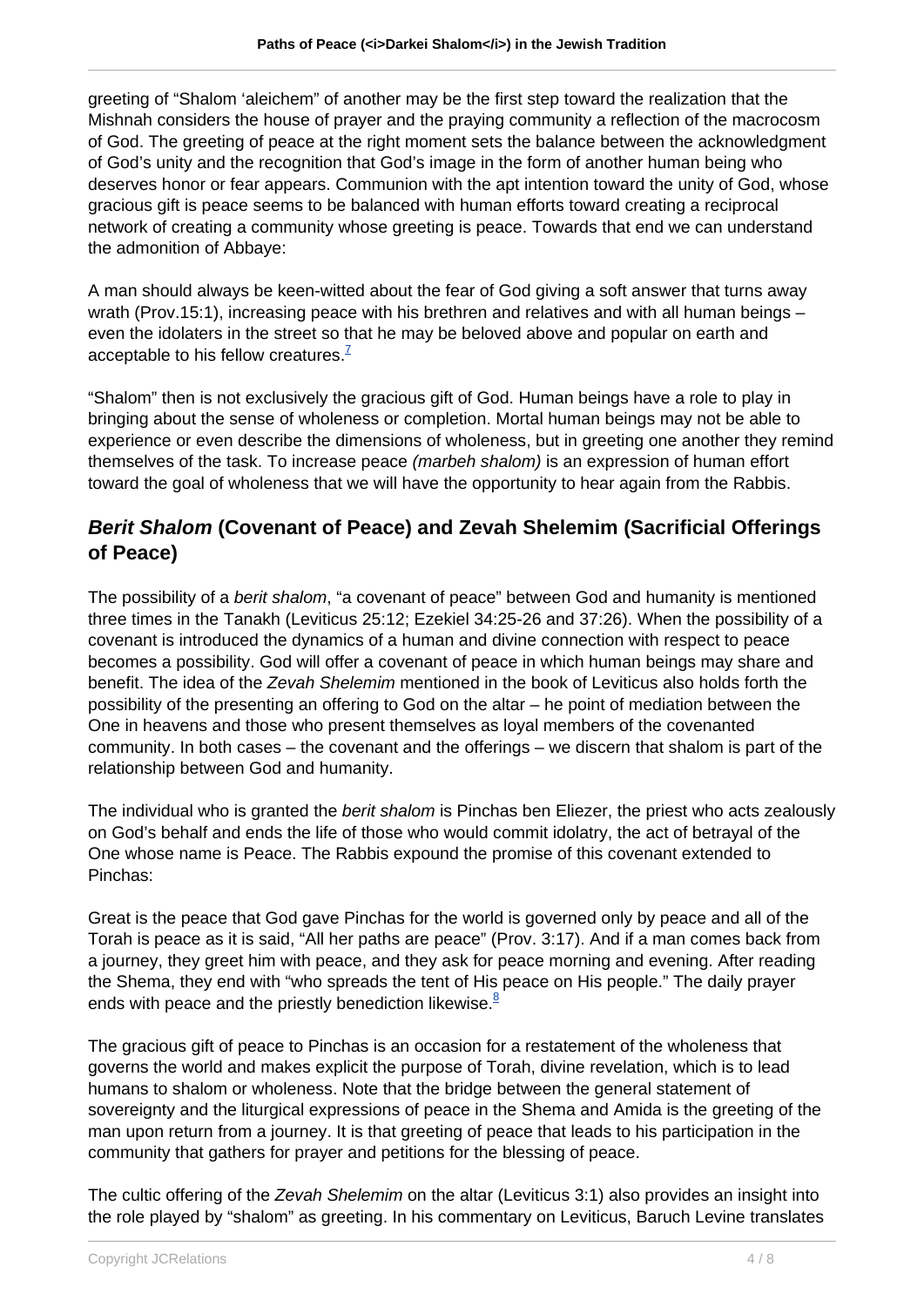this phrase as "the sacred gift of greeting." He points out that the zevah offering was shared between the deity, the priesthood and the worshipper. In the cult, the shelaimim assumed the form of an animal sacrifice offered to God when one came before Him to greet Him at a sacred meal. It was adopted as the name of a particular sacrifice because it expressed the fellowship experienced by worshippers and priests in God's presence, as they greeted their divine guest. $^\mathrm{\scriptscriptstyle g}$  The offering was a sign of wholeness between humanity and deity that the Rabbis interpreted as an admonition to work for peace among terrestrial creatures.

Come and see how great is the reward of one who brings about peace between one human being and another. Scripture states, "Out of peaceful [whole] stones you shall build the altar of the Lord your God." (Deut. 27:6). Now these stones can neither hear nor see; they cannot smell or speak. But since, through the offerings which come upon them, they spread peace between humans, they are saved from the sword because Scripture ordains "You shall not lift up any iron tool upon them." (Deut 26:5) How much more must this apply to a human being who can hear and see, and who can smell and speak, if he promote peace between a person and his neighbor.<sup>10</sup>

The contrast between the commandments regarding the building of the inanimate altar that serves as the point of mediation between humanity and God with the sentient human being is a clear indication of the obligation of human beings to imitate the act of sacrificial worship and bring wholeness to their world. Shalom is created between God and humans by the sacrifices on the altar made of whole stones. It is promoted by human beings whose sentient nature impels them to work of peace.

### **Aaron the High Priest: a paradigm for shalom**

Aaron becomes the paradigmatic figure in the human pursuit of peace. A statement ascribed to Hillel admonishes, "Be of the disciples of Aaron loving peace and pursuing peace, loving your fellow-creatures and drawing them nearer to the Torah."11 The Fathers According to Rabbi Nathan expands upon this passage referring Aaron's action to Malachi 2:6 "He turned many away from iniquity" describing the exemplary behavior of Aaron. If Aaron met an evil man on the road he greeted him with the words, Shalom 'aleichem. If that man wanted to commit a sin on the next day, he said, "Woe is me. How could I then lift up my eyes and look at Aaron. I should be ashamed before him for he gave me the greeting of peace. Aaron is also described as placating to quarreling neighbors until they embraced.<sup>12</sup> The virtue of establishing a peaceful marital life, shalom bayit is also ascribed to the activities of Aaron. $\frac{13}{2}$ 

In this pursuit of wholeness the altar and its perpetual servant are unified into the activity of spreading shalom. Note that in the first example from the Fathers According to Rabbi Nathan it is the greeting that evokes the acts of inner contrition by the man who wanted to sin. It was his anamnesis of Aaron's greeting "Shalom 'aleichem" that precluded his proposed transgression.

From the act of drawing disciples of peace to the Aaronide blessing of peace the Rabbis drew upon the power that shalom held over the universal activities of human beings. They composed a litany of the gifts of peace that are linked to prophetic statements. In the literary structure of this passage we can discern the artistic grace of rabbinic homiletics and the singular role of peace as weaving a garment of wholeness:

Great is peace for it is equal to everything, as it is said, "He makes peace and creates all." (Is. 54:7).

Great is peace for even if Israelites worship idols, and peace is among them, God, as it were says,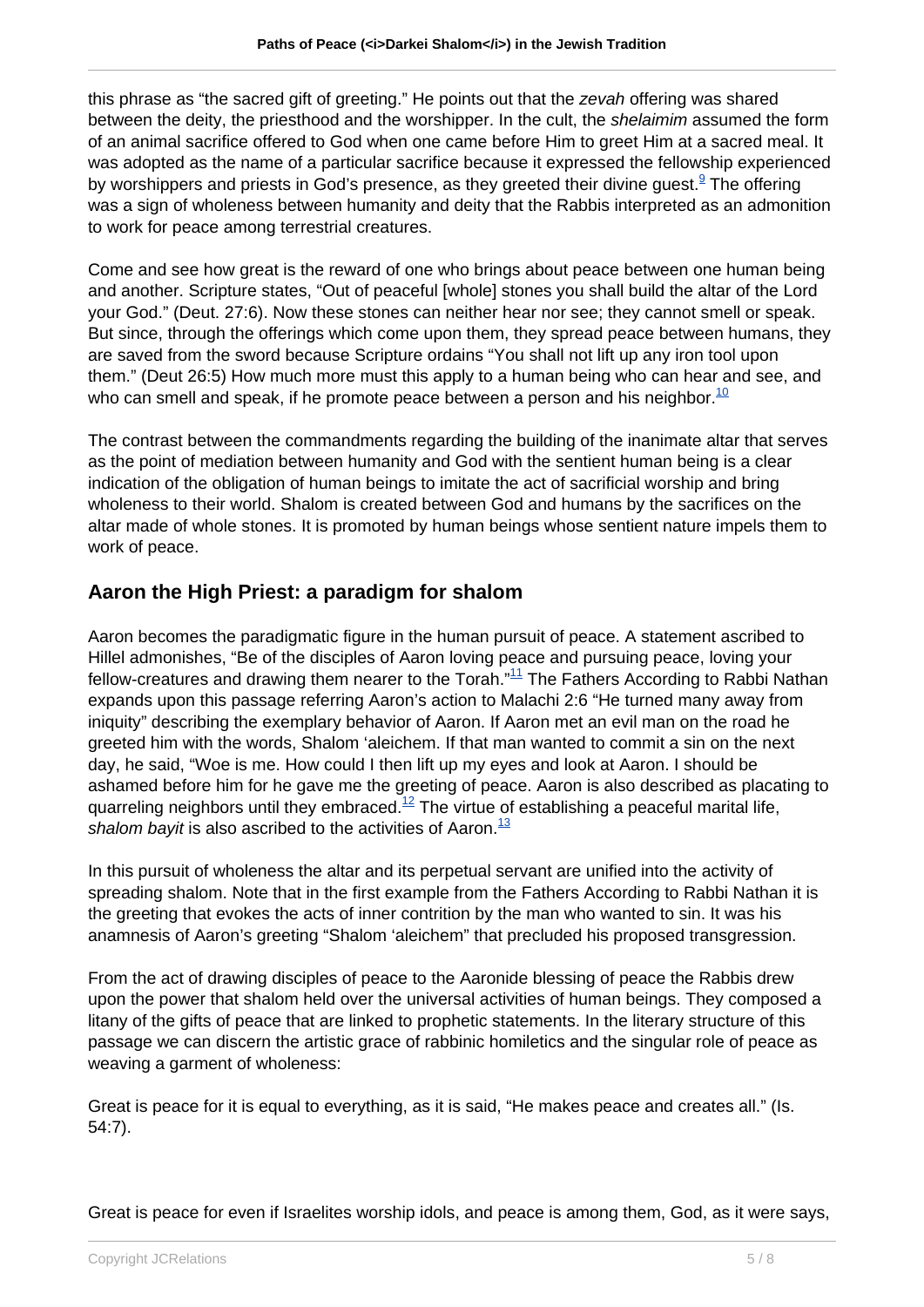"Satan cannot touch them," as it is said "Ephraim is joined to idols, let it alone." (Hosea 4:17)

Great is peace, for it is given to the penitent, as it is said, "Creator of the fruit of the lips, peace, peace to the far and to the near" (Is. 57:19)

Great is peace, for God has given no more beautiful gift to the righteous; for when a righteous man passes from the world, three companies of ministering angels go before him. The first says,"He shall enter into peace; the second says, "He shall rest on his bed;" the third says, "He walks uprightly." (Is. 57:2)

Torah is compared only with peace, as it is said, "And all its paths are peace." (Prov. 3:17)

God comforts Jerusalem only with peace, as it is said, "And my people shall dwell in a habitation of peace." (Is. 33:18) $\frac{14}{1}$ 

These statements indicate the microcosmic nature of peace within rabbinic thought. Peace stays divine punishment for Israel's idolatry. It offers the way for the penitent to return to God. It accompanies the righteous as they enter the next world in the company of the angels. Torah – the path of Jewish life – is compared to peace. Finally, the ultimate horizon of Jewish eschatological thought, the restoration of Jerusalem is described in terms of God bringing peace to the city. Both humanity and divinity are drawn together in a circle of peace.

#### **"For the sake of peace:" a prudential path**

These descriptions of Aaron's activities, the offerings on the altar, and the cosmic dance of peace with humanity is also cast in a series of prudential statements by the Rabbis. They offer a number of human situations where quarrels are likely to arise, and in each case they establish a social order that allows for the maintenance of the social order. The discussion is held in Mishnah Gittin 5:5. "These are the things that they (the Sages) declared for the sake of peace." The list beings with the proper order of calling people to the reading of the Scriptural lection and continues with how the communal cooking within a courtyard should be ordered. Quarrels over the sources of water in the cistern, the proper order of trapping animals to avoid theft are also settled. Activities where Jews mix with non-Jews such as gleaning are permitted for the sake of peace. The list concludes with two activities relating specifically to non-Jew. They are permitted a blessing when they work the fields during the seventh year, where as Israelites are not given such a blessing. It is also permitted to greet non-Jews "for the sake of peace."

The activities described in Mishnah Gittin become the basis for social and commercial activities between Jews and non-Jews in later Jewish law. It is noteworthy that the greeting is permitted because it draws the non-Jew into the ambit of peace. Perhaps it is not the peace that we have discerned within the intimacy of those who are within the covenanted Israelite community. However, the extension of greeting is an indication that bringing the message of peace, of Torah, is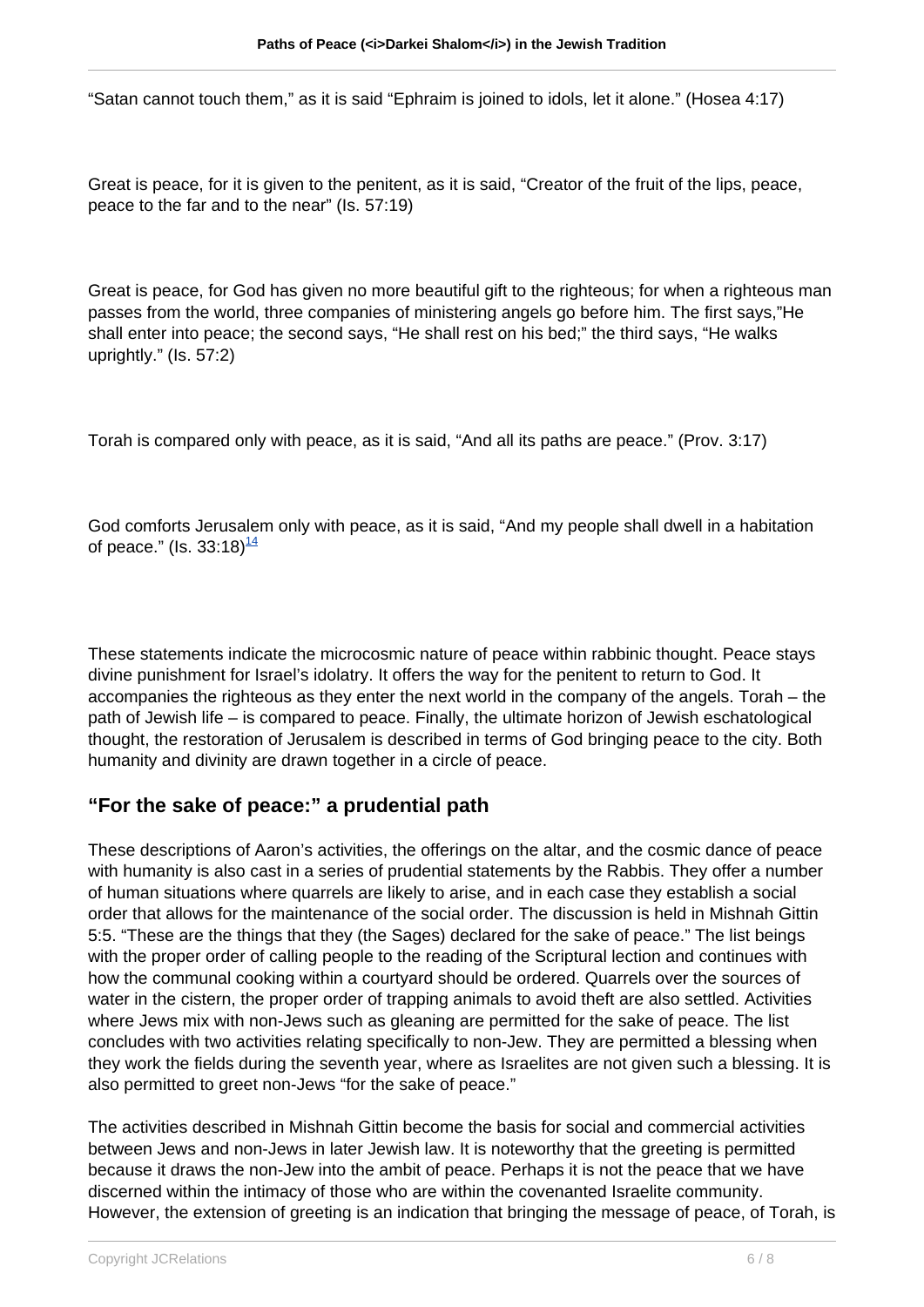extended as part of the prudence that Israel would exercise in its long march toward the eschatological horizon of peace.

#### **Conclusions**

We have discerned that within the early strata of the Oral Law, the idea of peace or wholeness is to be found within the very nature of deity. It is a unique gift of divine mercy and grace which is bestowed upon the Jewish people. However, it is equally true that Jews are admonished to fill their daily lives with the pursuit of peace or wholeness within the world that they inhabit. They are to live the reality of their prayerful petitions by establishing a social network of peace and harmony.

In commenting on Psalm 24:14, the Rabbis state that, "The Torah does not order you to run after or pursue the commandments, but only to fulfill them when the appropriate occasions come. But you must seek peace in your own place and run after it to another."<sup>15</sup> Human activity is the key element in the pursuit of peace as we learn from Rabbi Simeon ben Elazar, "If a man sits in his place and keeps silent, how can he pursue peace in Israel between one person and another. But let him leave his place and roam about in the world and pursue peace in Israel." The passage concludes with an allusion to the same psalm text, "Seek peace in your own dwelling place and pursue it in another place."<sup>16</sup>

In this manner we can discern that Jews move toward greeting their fellow human beings with a greeting which expresses both an immediate and an eschatological hope. The wish of shalom – of peace be upon you – impels them to bring the divine gift of peace to their own people and to others in the world. It is their firm conviction that "The disciples of the wise increase peace in the world, as it is said, "And all your children shall be taught of the Lord and great shall be the shalom of your children." The Rabbis suggest that the final word be vocalized not banayikh (your children) but bonayikh (your builders). Every greeting of peace is an opportunity to build harmony in the world – the shalom or wholeness of peace and realize within the human realm the blessing held out by the Torah – those who build peace bring about the blessing of peace.

- 1. Abraham Joshua Heschel, "No Religion is an Island" in Moral Grandeur and Spiritual Audacity: Essays Abraham Joshua Heschel, edited by Susannah Heschel (New York: Farrar. Straus. Giroux, 1996), 238-39.
- 2. "Peace" Anchor Bible Dictionary; cf. Eugene J. Fisher, "Shalom in the Hebrew Scriptures and New Testament" in The Challenge of Shalom for Catholics and Jews: A Dialogical Discussion Guide to the Bishops' Pastoral on Peace and War (UAHC Department of Education and NCCB 1985), 1-3.
- 3. Canticles Rabbi 1:1.
- 4. The weekday prayer is "Who spreads a tabernacle of peace on Israel." Some liberal prayerbooks include the phrase "and over the world."
- 5. Nu. 6:24-26.
- 6. Mishnah Berakhot 2:1. The second Mishnah defines between the sections as between the first blessing and the second; between the second to Shema; between Shema to "and it shall come to pass" and between "It shall come to pass" to "And God spoke to Moses" and between "And God spoke to Moses" to "True and enduring."
- 7. T.B. Berakhot 17a.
- 8. Num. R. Pinchas, 21:1.
- 9. Baruch A. Levine, The JPS Torah Commentary: Leviticus (Philadelphia: Jewish Publication Society, 1989), 14-15.
- 10. Pesikta Rabbati 199b
- 11. Pirqe Abot 1:12.
- 12. Abot d'Rabbi Nathan 12, 24b
- 13. Abot d'Rabbi Nathan 25, 25b